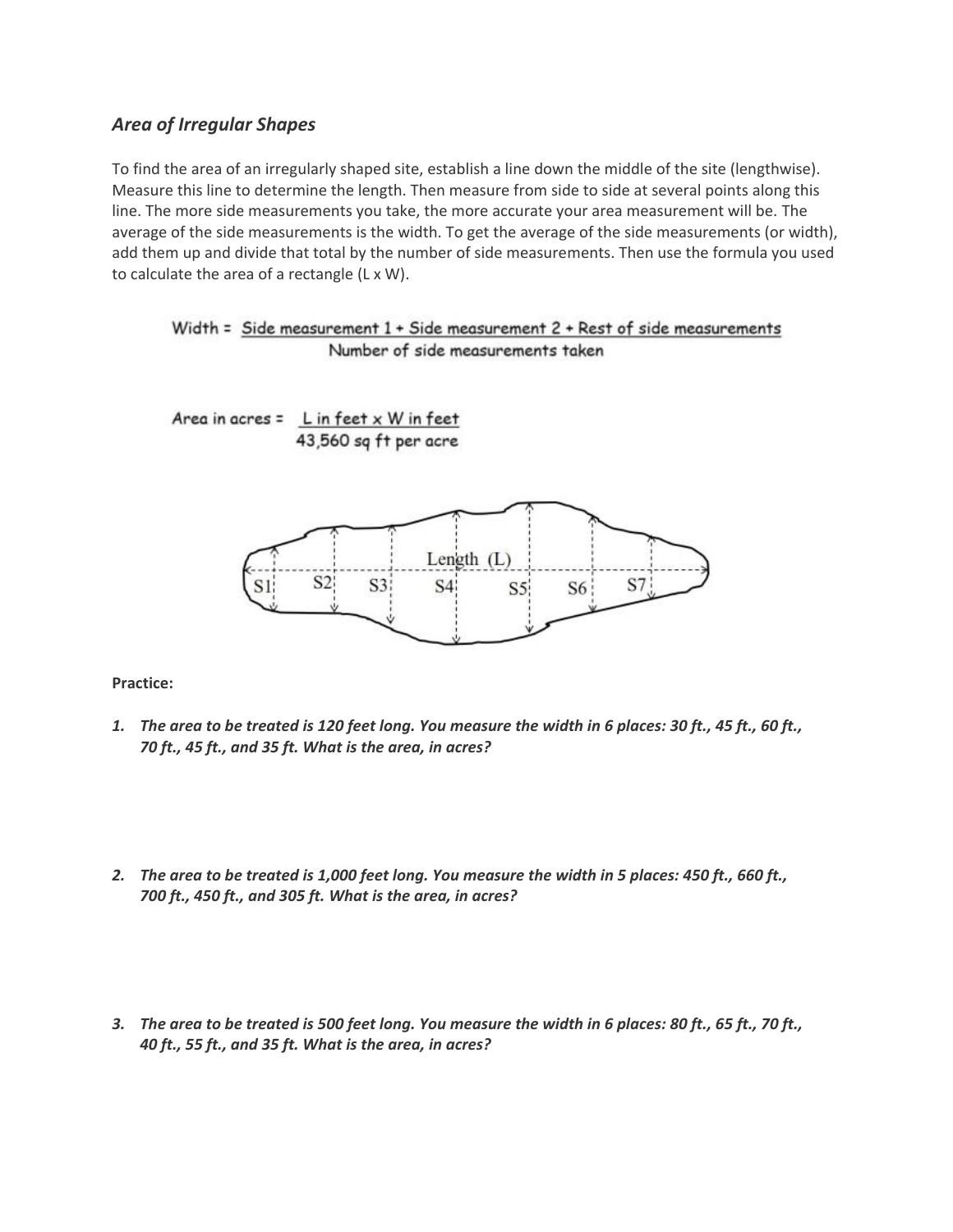**Answers:**

*1. The area to be treated is 120 feet long. You measure the width in 6 places: 30 ft., 45 ft., 60 ft., 70 ft., 45 ft., and 35 ft. What is the area, in acres?*

First find the average width, then use that as the width when determining the area.

30 ft. + 45 ft. + 60 ft. + 70 ft. + 45 ft. + 35 ft. =  $285$  ft. = 47.5 ft. 6 6  $47.5$  ft. X 120 ft.  $=$   $5,700$  sq. ft.  $=$  0.13 acres 43,560 sq ft per acre 43,560 sq ft per acre

## *2. The area to be treated is 1,000 feet long. You measure the width in 5 places: 450 ft., 660 ft., 700 ft., 450 ft., and 305 ft. What is the area, in acres?*

First find the average width, then use that as the width when determining the area.

 $450$  ft. + 660 ft. + 700 ft. + 450 ft. + 305 ft.  $= 2,565$  ft.  $= 513$  ft.  $5$  5 513 ft. X 1,000 ft.  $=$  513,000 sq. ft.  $=$  11.8 acres 43,560 sq ft per acre 43,560 sq ft per acre

## *3. The area to be treated is 500 feet long. You measure the width in 6 places: 80 ft., 65 ft., 70 ft., 40 ft., 55 ft., and 35 ft. What is the area, in acres?*

First find the average width, then use that as the width when determining the area.

80 ft. + 65 ft. + 70 ft. + 40 ft. + 55 ft. + 35 ft. = 345 ft. = 57.5 ft. 6 6  $57.5$  ft. X 500 ft.  $= 28,750$  sq. ft.  $= 0.66$  acres 43,560 sq ft per acre 43,560 sq ft per acre

## **Finding the area of an irregularly shaped circular field**

To convert an irregularly shaped site into a circle, begin from a central point within the area. Measure from this point to the edge of the area here and in 9 more places. This will give you a total of 10 measurements. Average these distance measurements to find the average radius by adding the 10 measurements and dividing by 10. Then calculate the area using the formula for a circle.